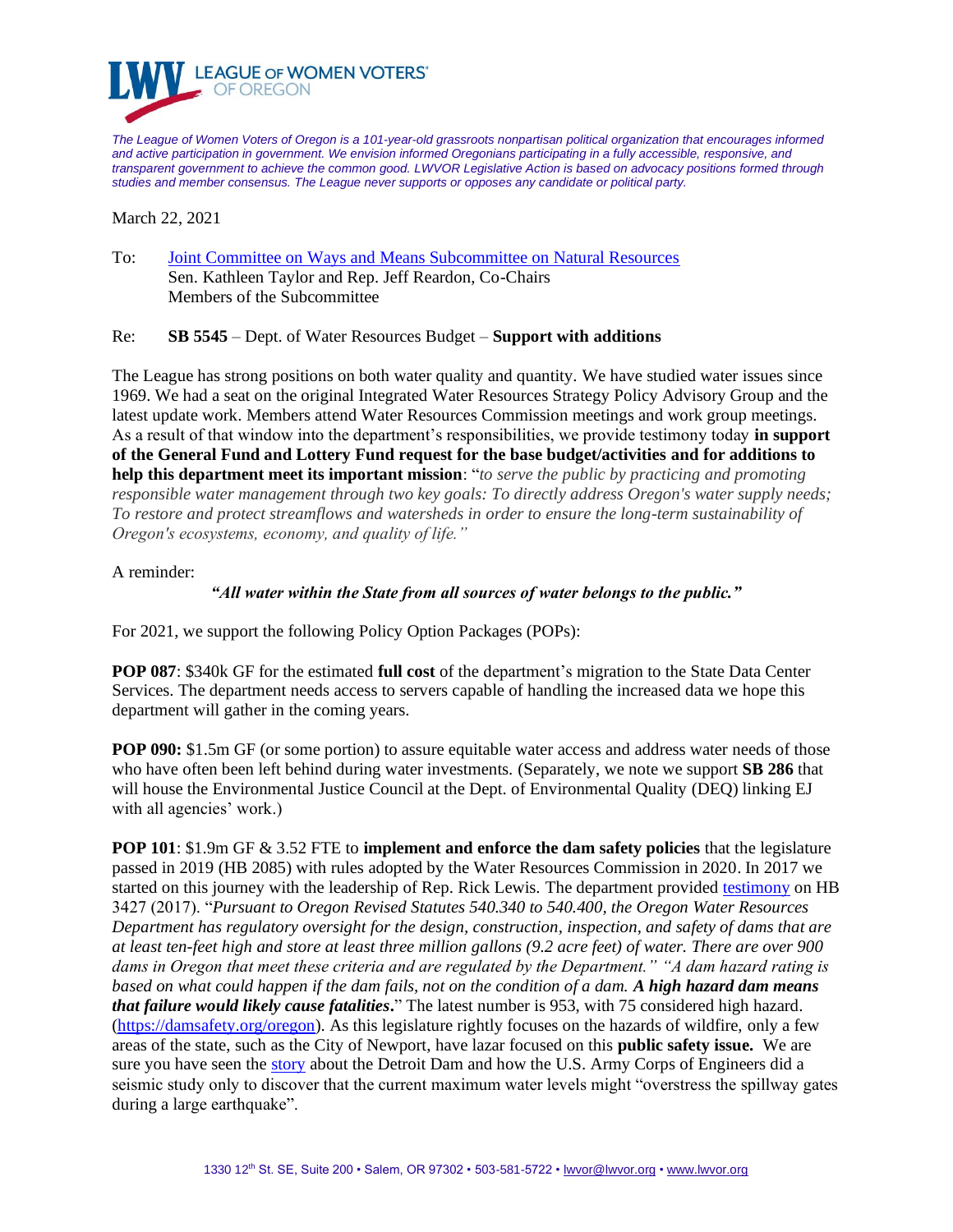**POP 102:** \$818,781 GF to begin work on modernization of the department's data and online tools to provide better access to the data needed for good water policy and decision-making. This package was not in the Governor's Recommended Budget (GRB). That is true with some of the other POPs listed below, but we believe the Governor's budget was developed when revenue shortfalls were severe. It is time to take a second look at the agency's request budget.

**POP 103:** At least \$800,000 GF to address legal costs, about half related to the on-going disputes in the Klamath basin. Without this expenditure, the department must leave vacancies open to cover budget shortfalls. Those vacancies reduce the department's ability to implement the legislature's policies.

**POP 104 (HB 2142):** The revenue from this fee bill will "buy back" 2.5 FTE in the Water Rights Division where permits are processed. As you saw with their Key Performance Measures (KPMs), as most permits are now for the use of groundwater, it takes more time to attempt to address the true water availability since we are so woefully behind in groundwater data. **The League supports increasing staff beyond this POP but we also support the 50/50 cost share between the GF and fees that has existed since 2009. (See Reductions POP 070)**

**POP 105 (HB 2143):** The bill updates and simplifies the annual fees paid by hydroelectric projects and provides shared revenue for this department, DEQ and the Oregon Dept. of Fish and Wildlife. We need the electric power, clean water and safe passage for fish and these fees address all three issues.

**POP 108:** We leave it to others to advocate for a specific amount related to funding feasibility studies and projects where most of the money is in lottery bonding, **but first we must fund place-based planning (PBP) efforts**. We cannot consider the second and third legs of this water infrastructure stool until we engage local communities to determine the best answers for both protecting Oregon's waters and addressing their needs. With that in mind, we support **HB 3105** that will **continue funding for the 4 current PBPs at a minimum of \$100,000 GF and the staffing needed at WRD (**\$289,683 & 1 FTE) to convene and coordinate these efforts.

**POP 109:** \$1,378,576 GF & 5.28 FTE to increase field staff for on-the-ground water management. As counties have pulled back from funding field staff over the years, we cannot lose the capacity needed to monitor and enforce Oregon's water laws. **(See Reductions POP 090)**

**POP 110:** \$2,001,470 GF for continued groundwater studies. We are also intrigued by **HB 2018.** The League provided [testimony](https://olis.oregonlegislature.gov/liz/2021R1/Downloads/PublicTestimonyDocument/11980) for the legislature's consideration: "We were impressed by the December [presentation](https://olis.oregonlegislature.gov/liz/2019I1/Downloads/CommitteeMeetingDocument/227619) around the use of satellite data to help provide information on groundwater usage in a particular area of Oregon. Although LWVOR has continually supported legislation to increase groundwater basin studies, it seems as if there is never enough money to move the data dial." So also investing in this new technology may move us forward, while also doing what's necessary for scientific groundwater basin studies.

**POP 111:** \$422,190 GF & .88 FTE **(Limited Duration)** for staffing to address complex water issues. The League of Women Voters of Deschutes County is engaged in the Deschutes Basin Water Collaborative. This request will provide a limited duration staffer to help with that work.

**POP 113:** \$321,040 & .88 FTE to provide additional staff to implement the Willamette Basin Reallocation, one of the most impactful efforts to determine future uses of already stored water that Oregon as seen.

Besides the GRB and Agency Budget packages, we note that we are hopeful the bills noted above will show up in your subcommittee, as well as the following:

**HB 2145**, a bill that will modernize well construction in Oregon and protect drinking water. There is an amendment that would allow WRD to set up a program to help low-income well owners to repair or